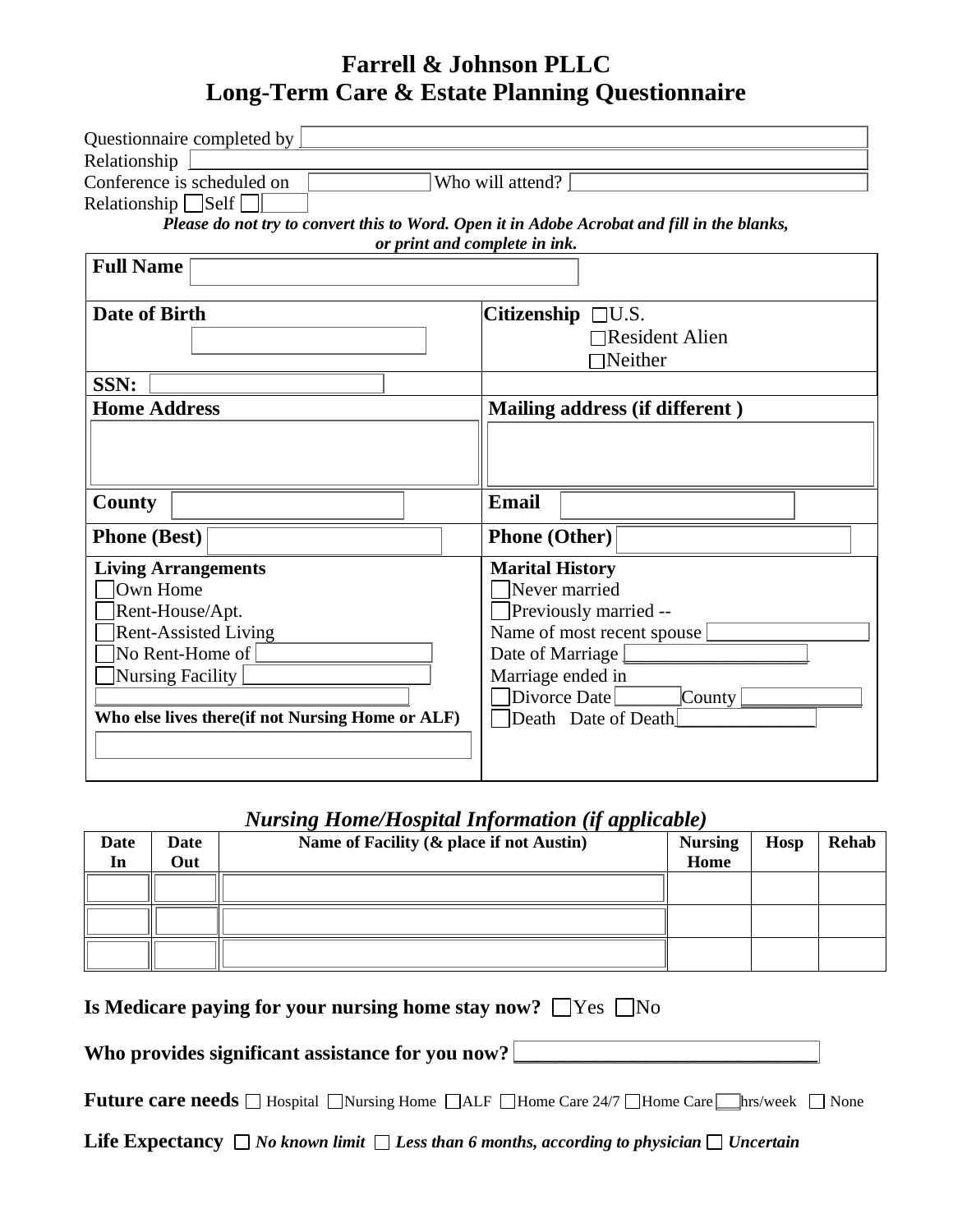# *Your Health*

| <b>Diagnoses</b>                                                                                  |
|---------------------------------------------------------------------------------------------------|
|                                                                                                   |
|                                                                                                   |
| <b>Medication(s)</b>                                                                              |
|                                                                                                   |
| Taking medication "as needed" (PRN)                                                               |
| Personal care you are getting now                                                                 |
|                                                                                                   |
| Using walker<br>Using wheelchair                                                                  |
| Sometimes wanders [<br>In locked unit or area                                                     |
| Activities you need help with (check all that apply)                                              |
|                                                                                                   |
| <b>Bathing</b><br>Toileting<br>Transferring<br><b>Dressing</b><br>Eating                          |
| $\Box$ Continence<br>Medications<br>$\Box$ Walking                                                |
|                                                                                                   |
| Mental status (check all that apply, even if only from time to time when " <i>at your best</i> ") |
| Recognize friends & family<br>$\Box$ No<br>Sometimes<br>$\operatorname{Yes}$                      |
| Can describe own money & property<br>Sometimes<br>lNo<br>Yes                                      |
| Can name all close family members<br>Sometimes<br>]No∣<br>Yes                                     |
| Sometimes<br>Yes<br> No<br>Can converse                                                           |
| Comments                                                                                          |
|                                                                                                   |
|                                                                                                   |
| Attorney use only                                                                                 |
| Medicaid "medical necessity"?<br>$\Box$ Yes $\Box$ No $\Box$ Uncertain                            |
| Capacity to sign POA's?<br>$\Box$ Yes $\Box$ No $\Box$ Uncertain                                  |
| Capacity to sign will?<br>$\Box$ Yes $\Box$ No $\Box$ Uncertain                                   |
| Capacity to make gifts?<br>$\Box$ Yes $\Box$ No $\Box$ Uncertain                                  |

# *Your Medical Expenses*

| <b>Medical Expense</b>                                                                  | <b>Cost/Month</b> |
|-----------------------------------------------------------------------------------------|-------------------|
| $\Box$ Nursing Home<br><b>Assisted Living Facility</b><br>Home Care<br>Sitter<br>$\Box$ |                   |
| Medications (out of pocket expense)                                                     |                   |
| Medicare Part A $\Box$ Medicare Part B                                                  |                   |
| Medicare Part D                                                                         |                   |
| Medicare Supplement Insurance Company or Medicare Advantage Plan                        |                   |
| Name                                                                                    |                   |
| <b>Other Medical Insurance</b>                                                          |                   |
| Type <sup>1</sup>                                                                       |                   |
| Company                                                                                 |                   |
| □ Long Term Care Insurance                                                              |                   |
| Maximim it will pay per month: \$                                                       |                   |
| Maximum months it will pay:                                                             |                   |
| Other out of pocket Medical Expenses                                                    |                   |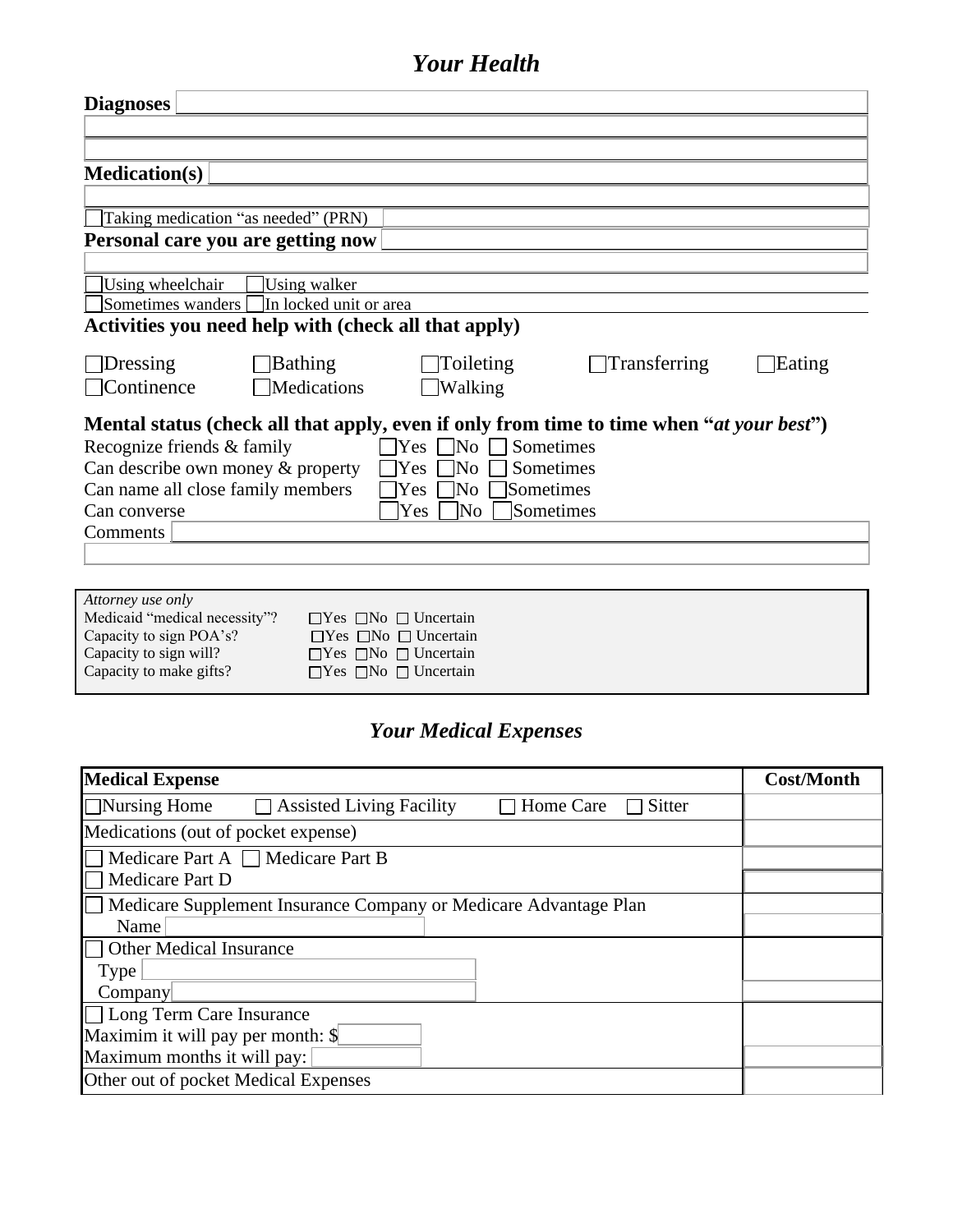## *Your Family*

**Do you have one or more living children?**  $\Box$  Yes  $\Box$  No **Do you have any grandchildren who are children of a deceased child of yours?**  $\Box$  Yes  $\Box$  No **Anyone in your family under age 21?**  $\Box$  Yes  $\Box$  No **Anyone in your family have a disability?**  $\Box$  Yes  $\Box$  No

*List below your children. If a child of yours has died, also list his or her children (your grandchildren) If you have no children, list your closest family or friends and the relationship.*

| <b>Child One</b>        | Name           |                                                                               |
|-------------------------|----------------|-------------------------------------------------------------------------------|
|                         | Phone          | Email                                                                         |
|                         | <b>Address</b> |                                                                               |
|                         | Age            | Married? $\Box$ Yes $\Box$ No Disabled? $\Box$ Yes $\Box$ No $\Box$ Uncertain |
|                         |                | Communication Authorized with this Person*? $\Box$ Yes $\Box$ No              |
| <b>Child Two</b>        | Name           |                                                                               |
|                         | Phone          | Email                                                                         |
|                         | <b>Address</b> |                                                                               |
|                         | Age            | Married? $\Box$ Yes $\Box$ No Disabled? $\Box$ Yes $\Box$ No $\Box$ Uncertain |
|                         |                | Communication Authorized with this Person*? □ Yes □ No                        |
| <b>Child Three Name</b> |                |                                                                               |
|                         | Phone          | Email                                                                         |
|                         | Address        |                                                                               |
|                         | Age            | Married? Ves No Disabled? Yes No Uncertain                                    |
|                         |                | Communication Authorized with this Person*? □ Yes □ No                        |
| <b>Child Four</b>       | Name           |                                                                               |
|                         | Phone          | Email                                                                         |
|                         | <b>Address</b> |                                                                               |
|                         | Age $ $        | Married? TYes TNo Disabled? TYes No Uncertain                                 |
|                         |                | <b>Communication Authorized with this Person*?</b> $\Box$ Yes $\Box$ No       |
| <b>Child Five</b>       | Name           |                                                                               |
|                         | Phone          | Email                                                                         |
|                         | <b>Address</b> |                                                                               |
|                         | Age            | Married? $\Box$ Yes $\Box$ No Disabled? $\Box$ Yes $\Box$ No $\Box$ Uncertain |
|                         |                | <b>Communication Authorized with this Person*?</b> $\Box$ Yes $\Box$ No       |
|                         |                |                                                                               |
|                         |                | Attorney Notes re family and other sources of support, conflict or difficulty |
|                         |                |                                                                               |
|                         |                |                                                                               |
|                         |                |                                                                               |
|                         |                |                                                                               |

*\*if you select "yes," you will be waiving confidentiality and attorney-client privilege with regard to communications shared with that person.*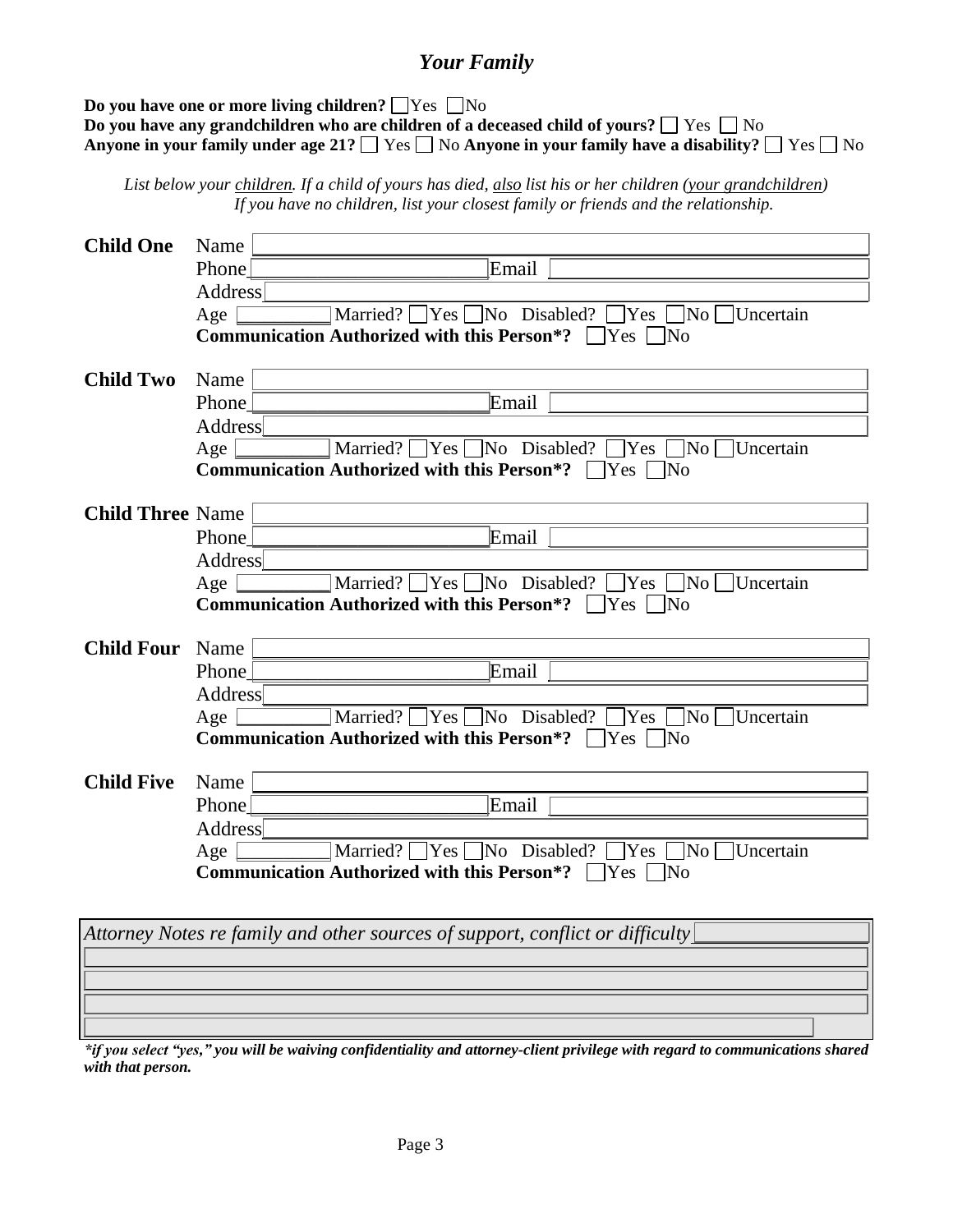# *Information Concerning Your Residence, If Owned By You*

| Address already entered on page 1. If not, street address:                                                                                                                                                                                                                                                                                                                                                                                                                                                                                                      |  |  |  |  |
|-----------------------------------------------------------------------------------------------------------------------------------------------------------------------------------------------------------------------------------------------------------------------------------------------------------------------------------------------------------------------------------------------------------------------------------------------------------------------------------------------------------------------------------------------------------------|--|--|--|--|
| Title is in the name of $\Box$ You only $\Box$                                                                                                                                                                                                                                                                                                                                                                                                                                                                                                                  |  |  |  |  |
| <b>Property tax "fair market value"</b> \$<br>What you believe it would sell for if different: \$<br>Presently owe \$<br><b>Mortgage balance</b> $\Box$ Nothing (paid off)                                                                                                                                                                                                                                                                                                                                                                                      |  |  |  |  |
| Who lives there now?                                                                                                                                                                                                                                                                                                                                                                                                                                                                                                                                            |  |  |  |  |
| Does your unmarried son or daughter live there? $\Box$ Yes $\Box$ No                                                                                                                                                                                                                                                                                                                                                                                                                                                                                            |  |  |  |  |
| Does your son or daughter who has provided care for you for 2 years live there? $\Box$ Yes $\Box$ No                                                                                                                                                                                                                                                                                                                                                                                                                                                            |  |  |  |  |
| Other information concerning your residence that may be important                                                                                                                                                                                                                                                                                                                                                                                                                                                                                               |  |  |  |  |
|                                                                                                                                                                                                                                                                                                                                                                                                                                                                                                                                                                 |  |  |  |  |
| <b>Non-Homestead Real Property #1</b>                                                                                                                                                                                                                                                                                                                                                                                                                                                                                                                           |  |  |  |  |
| <b>Location</b>                                                                                                                                                                                                                                                                                                                                                                                                                                                                                                                                                 |  |  |  |  |
| <b>DOI</b> , Gas, or Mineral Royalty?<br>$\Box$ No <b>Producing?</b> $\Box$ Yes $\Box$ No<br><b>Leased?</b> $\Box$ Yes<br>Aquired by $\Box$ Purchase $\Box$ Inheritance $\Box$ Gift On or about<br>Title is in the name of<br>Income per month \$<br>Property tax "fair market value" \$<br>What you believe it would sell for if different: \$<br><b>Mortgage</b> $\Box$ Nothing (paid off)<br>$\Box$ Presently owe \$<br>Who lives there now? $\square$ Tenant who pays no rent $\square$ Tenant who pays rent of \$<br>$/$ month<br>Tenant is family member? |  |  |  |  |
| <b>Non-Homestead Real Property #2</b>                                                                                                                                                                                                                                                                                                                                                                                                                                                                                                                           |  |  |  |  |
| <b>Location</b>                                                                                                                                                                                                                                                                                                                                                                                                                                                                                                                                                 |  |  |  |  |
| Oil, Gas, or Mineral Royalty?<br>$\Box$ No Producing? $\Box$ Yes<br>Leased?<br>Yes<br>N <sub>0</sub><br>Aquired by $\Box$ Purchase $\Box$ Inheritance<br>Gift On or about<br>Title is in the name of<br>Income per month $\mathcal{S}$                                                                                                                                                                                                                                                                                                                          |  |  |  |  |
| Property tax "fair market value" \$                                                                                                                                                                                                                                                                                                                                                                                                                                                                                                                             |  |  |  |  |
| What you believe it would sell for if different: \$                                                                                                                                                                                                                                                                                                                                                                                                                                                                                                             |  |  |  |  |
| <b>Mortgage</b> $\Box$ Nothing (paid off)<br>Presently owe \$                                                                                                                                                                                                                                                                                                                                                                                                                                                                                                   |  |  |  |  |
| <b>Who lives there now?</b> $\Box$ Tenant who pays no rent $\Box$ Tenant who pays rent of \$<br>/ month                                                                                                                                                                                                                                                                                                                                                                                                                                                         |  |  |  |  |
| Tenant is family member?                                                                                                                                                                                                                                                                                                                                                                                                                                                                                                                                        |  |  |  |  |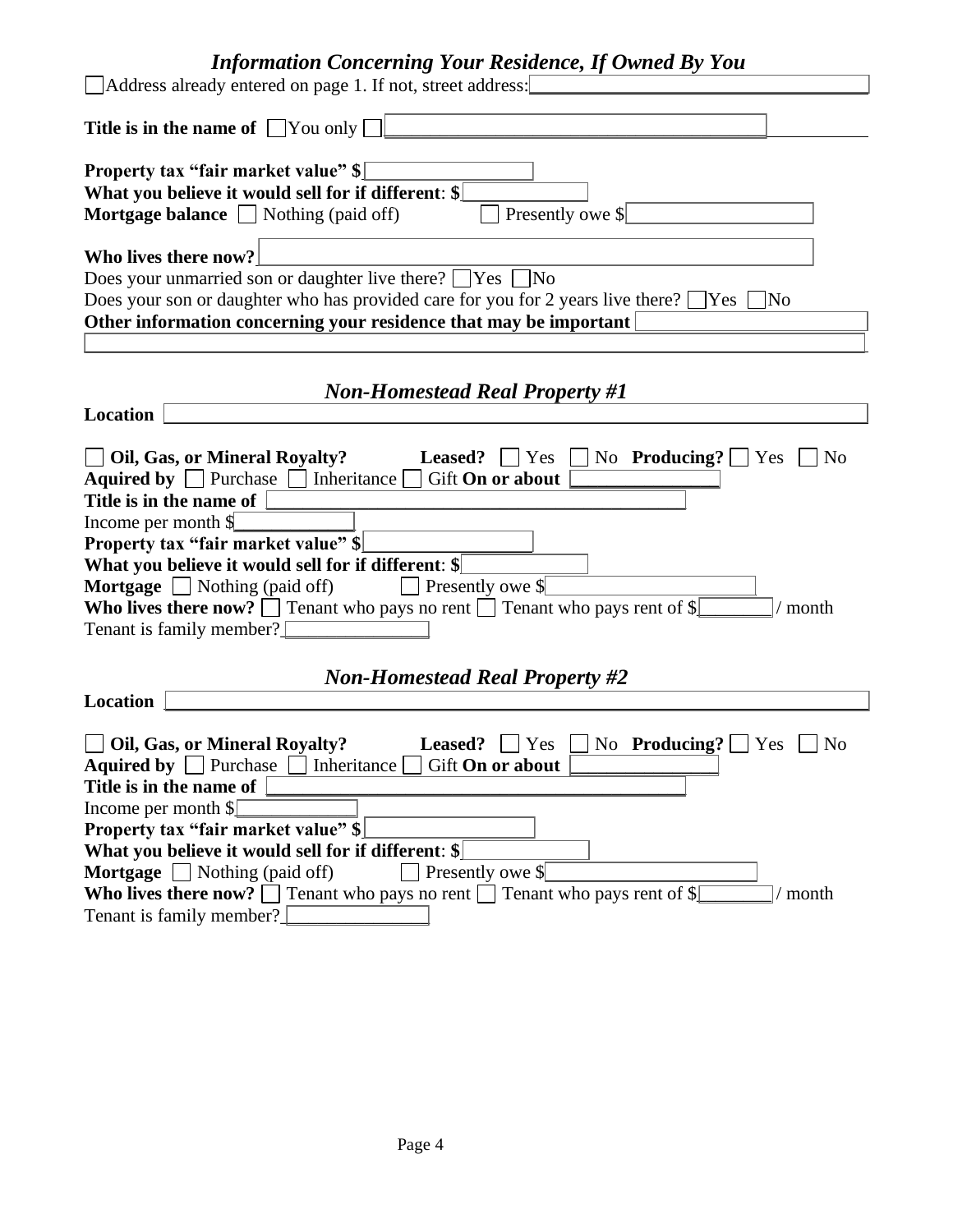| <b>Description</b>                                                                                 | <b>Title</b> | <b>Most Recent</b><br><b>Market</b><br><b>Value</b> | <b>Debt secured</b><br>by this asset | <b>Beneficiary</b> at<br>Death (other than<br>by will)<br>if any |
|----------------------------------------------------------------------------------------------------|--------------|-----------------------------------------------------|--------------------------------------|------------------------------------------------------------------|
| Most Valuable Vehicle <sup>2</sup>                                                                 |              |                                                     |                                      |                                                                  |
|                                                                                                    |              |                                                     |                                      |                                                                  |
| Vehicle 2                                                                                          |              |                                                     |                                      |                                                                  |
| Vehicle 3                                                                                          |              |                                                     |                                      |                                                                  |
| Gravesite/Marker                                                                                   |              |                                                     |                                      |                                                                  |
| <b>Prepaid Funeral Contracts</b>                                                                   |              |                                                     |                                      |                                                                  |
| <b>Prepaid Funeral Contracts</b>                                                                   |              |                                                     |                                      |                                                                  |
| <b>Household Goods</b><br>held for investment value rather than personal<br>use; Insured?          |              |                                                     |                                      |                                                                  |
|                                                                                                    |              |                                                     |                                      |                                                                  |
|                                                                                                    |              |                                                     |                                      |                                                                  |
| Bank & Credit Union accounts<br>(checking, savings, CDs, money market funds,<br>other cash equiv.) |              |                                                     |                                      |                                                                  |
|                                                                                                    |              |                                                     |                                      |                                                                  |
|                                                                                                    |              |                                                     |                                      |                                                                  |
|                                                                                                    |              |                                                     |                                      |                                                                  |
|                                                                                                    |              |                                                     |                                      |                                                                  |
| Brokerage Accounts and other non-<br>(non-tax-qualified)<br>retirement<br>investment<br>accounts   |              |                                                     |                                      |                                                                  |
|                                                                                                    |              |                                                     |                                      |                                                                  |
|                                                                                                    |              |                                                     |                                      |                                                                  |
|                                                                                                    |              |                                                     |                                      |                                                                  |
| "Non-qualified" Annuities                                                                          |              |                                                     |                                      |                                                                  |
|                                                                                                    |              |                                                     |                                      |                                                                  |
|                                                                                                    |              |                                                     |                                      |                                                                  |
| <b>Retirement Accounts</b><br>IRA, 401(k), 403(b), Qualified Annuities                             |              |                                                     |                                      |                                                                  |
|                                                                                                    |              |                                                     |                                      |                                                                  |
|                                                                                                    |              |                                                     |                                      |                                                                  |
|                                                                                                    |              |                                                     |                                      |                                                                  |

*Assets*

<sup>2</sup> Enter year, make, and model for all vehicles, including all motorcycles, boats, trailers, RVs, etc..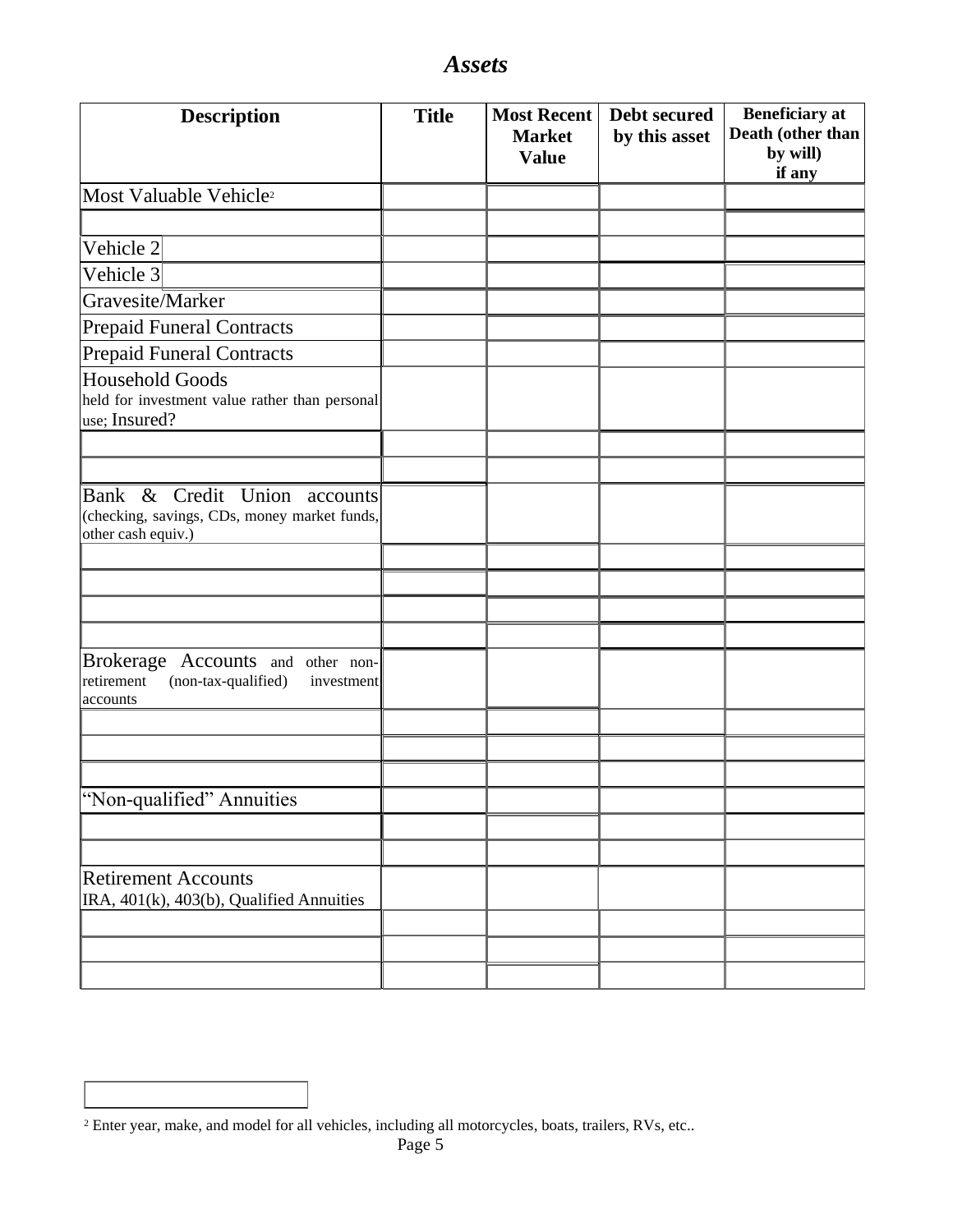| Description                                                                                           | <b>Title</b>        | <b>Most Recent</b><br><b>Market</b><br><b>Value</b> | Debt secured<br>by this asset | <b>Beneficiary</b> at<br>Death (other than<br>by will)<br>if any |
|-------------------------------------------------------------------------------------------------------|---------------------|-----------------------------------------------------|-------------------------------|------------------------------------------------------------------|
| Certificated Shares, Bonds, Private<br>Business interests, contract rights, notes<br>receivable, etc. |                     |                                                     |                               |                                                                  |
| Life Insurance Policies You Own<br>Insurance company name:                                            | <b>Insured Life</b> | <b>Cash Value</b>                                   | <b>Death Benefit</b>          | <b>Beneficiaries</b>                                             |
| <b>Safe Deposit Box Contents</b>                                                                      |                     | Value                                               |                               |                                                                  |
| Other Assets, Rights, Expected<br>Receipts/refunds                                                    |                     | Value                                               |                               |                                                                  |
| <b>TOTAL ASSETS</b>                                                                                   |                     |                                                     |                               |                                                                  |

| <b>Your Debts</b>                                |                                                            |  |
|--------------------------------------------------|------------------------------------------------------------|--|
| How many credit cards do you have?               | $\exists$ No<br><b>Payments current?</b> $\Box$ Yes $\Box$ |  |
| Usual total expenses/month $\lvert \cdot \rvert$ |                                                            |  |

| <b>Description</b>                   | Amount |
|--------------------------------------|--------|
| Homestead Debt                       |        |
| <b>Other Secured Debt</b>            |        |
| <b>Unsecured Debt</b>                |        |
| <b>Unsecured Debt</b>                |        |
| Attorney Use only                    |        |
| Total debt                           |        |
|                                      |        |
| Net(after debts) countable resources |        |

*Attorney Notes re Closed Accounts*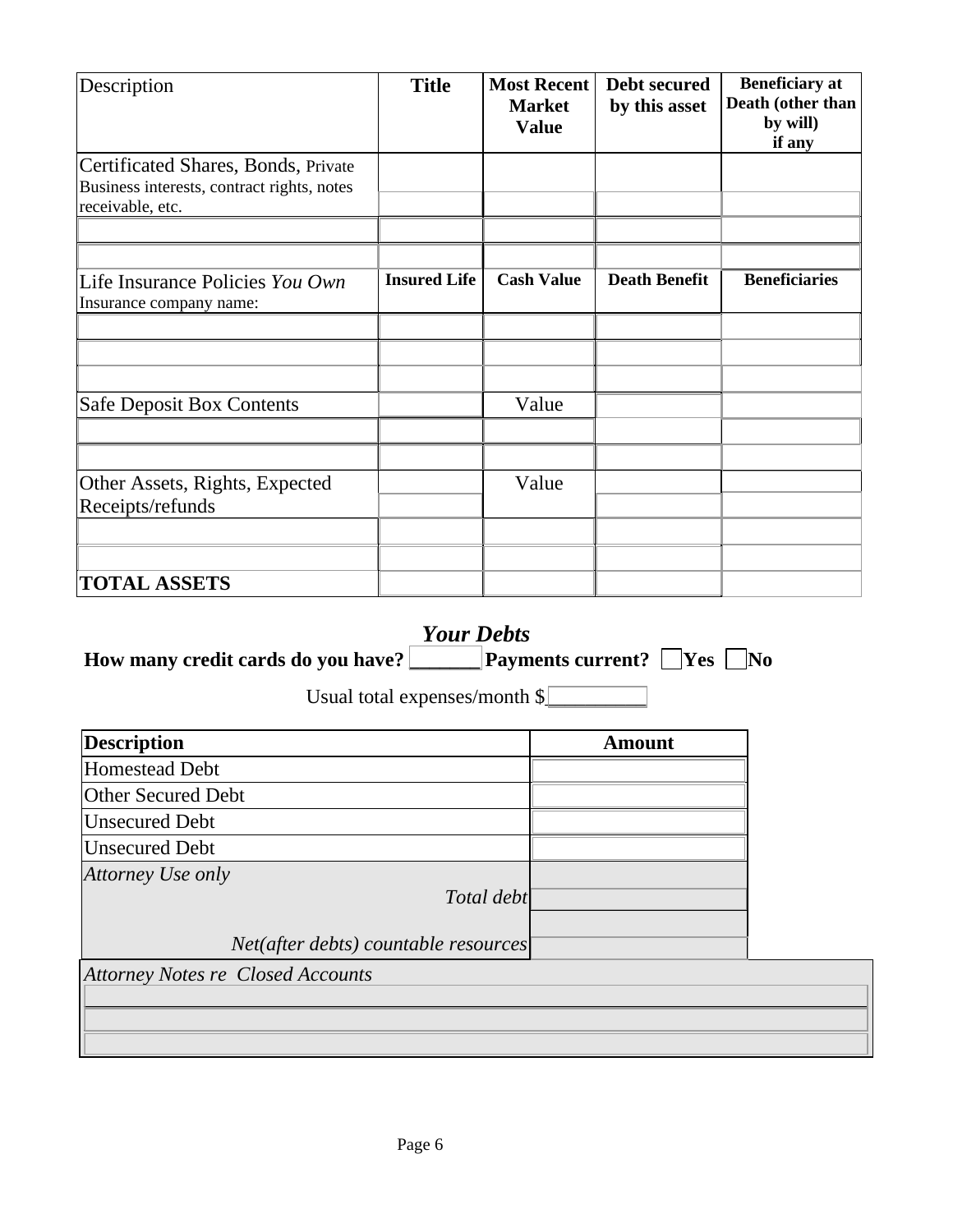## *Trusts & Transfers*

| Are you beneficiary of a trust?<br>Yes l<br> No<br>Transferred assets to a trust?<br> No<br>Yes:<br>Anticipate an inheritance?<br>7No<br>$Yes \ \blacksquare$<br><b>Received an inheritance?</b><br>$Yes \Box No$         |                            |
|---------------------------------------------------------------------------------------------------------------------------------------------------------------------------------------------------------------------------|----------------------------|
| Have you transferred cash or anything else, for less than fair market value, in last 5 years?<br>$Yes \Box No \Box$<br>If Yes Recipient<br>Asset description                                                              |                            |
| Value \$ <br>Date<br>Received in return $\Box$ Nothing (Gift) $\Box$<br>Was the transfer motivated, at least in part, by need for Medicaid eligibility? $\Box$ Yes $\Box$ No<br>If No, explain purpose $(s)$ of transfer: | $\text{Cash}\square$ Other |
| <b>Attorney Notes re Transfers</b>                                                                                                                                                                                        |                            |
|                                                                                                                                                                                                                           |                            |

## *Military Service*

| Have you, a spouse or deceased child(ren) ever been in the U.S. armed forces? $\Box$ YES $\Box$ NO |  |
|----------------------------------------------------------------------------------------------------|--|
| $\Box$ YES $\Box$ NO<br>If so, is the veteran deceased, of service related cause(s)?               |  |
| Does the veteran now have any service-related disability? $\square$ YES $\square$ NO               |  |
| If so, is the disability 100%? $\Box$ YES $\Box$ NO If so, number of years it has been 100%:       |  |

| Veteran's Name | <b>Service Branch</b> | Dates on Active Duty <sup>1</sup> | Type of Discharge* |
|----------------|-----------------------|-----------------------------------|--------------------|
|                |                       |                                   |                    |
|                |                       |                                   |                    |
|                |                       |                                   | H <sub>1</sub>     |

*\* H=Honorable G=General D=Dishonorable*

<sup>&</sup>lt;sup>1</sup> Do not include Active Duty for Training. Do include active duty of a reservist or National Guard member when "called up" (activated).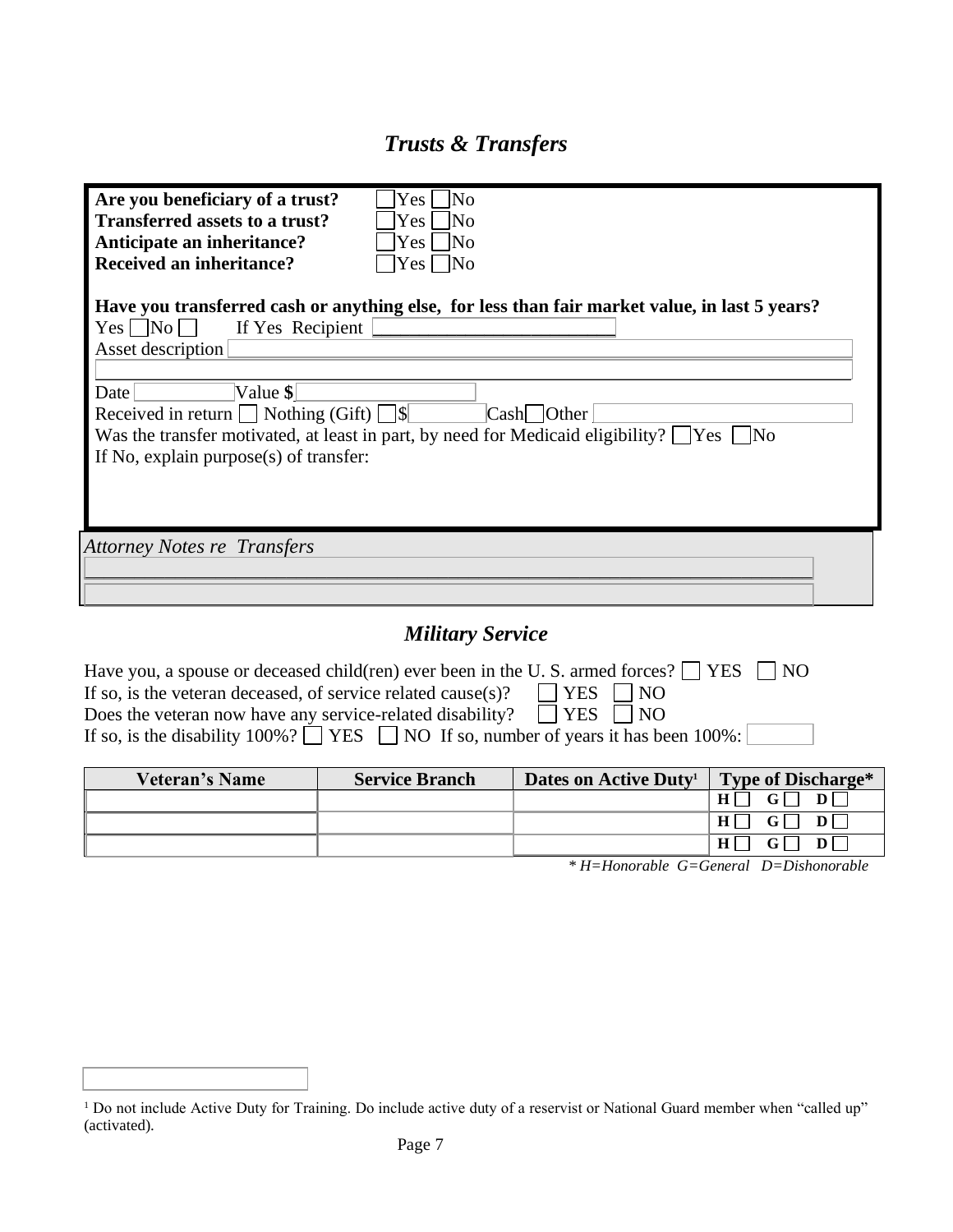*Income*

|                                                           |                     | Income        |
|-----------------------------------------------------------|---------------------|---------------|
| <b>FIXED INCOME</b>                                       |                     | <b>Amount</b> |
| Social Security Net Monthly Payment                       |                     |               |
| Medicare Part B premium deducted                          |                     |               |
| Medicare Part D premium deducted                          |                     |               |
| Supplemental Security Income (SSI)                        |                     |               |
| VA Disability or Pension Net Monthly Payment              |                     |               |
| Railroad Retirement Net Monthly Payment                   |                     |               |
| Civil Service Annuity Net Monthly Payment                 |                     |               |
| Required Minimum Distributions (average monthly)          |                     |               |
| Pension Net Monthly Payment                               |                     |               |
| <b>Annuities Net Monthly Payment</b>                      |                     |               |
| Total of "Possible Deductions" below                      |                     |               |
| Attorney use only                                         | Total fixed         |               |
| <b>VARIABLE INCOME</b>                                    |                     |               |
| <b>Gross Earned Income</b>                                |                     |               |
| Interest                                                  |                     |               |
| Dividends                                                 |                     |               |
| <b>Rental/Notes</b>                                       |                     |               |
| Oil & Gas                                                 |                     |               |
| Farm or Other Business Income                             |                     |               |
| Other Income                                              |                     |               |
| Attorney use only                                         |                     |               |
|                                                           | Total variable      |               |
|                                                           | <b>Total</b> income |               |
| <b>POSSIBLE DEDUCTIONS</b>                                |                     |               |
| Tax withheld from pension (monthly)                       |                     |               |
| Medical ins. premiums withheld from pension (monthly)     |                     |               |
| Medical ins. premiums not withheld from pension (monthly) |                     |               |
| <b>Total of Possible Deductions</b>                       |                     |               |